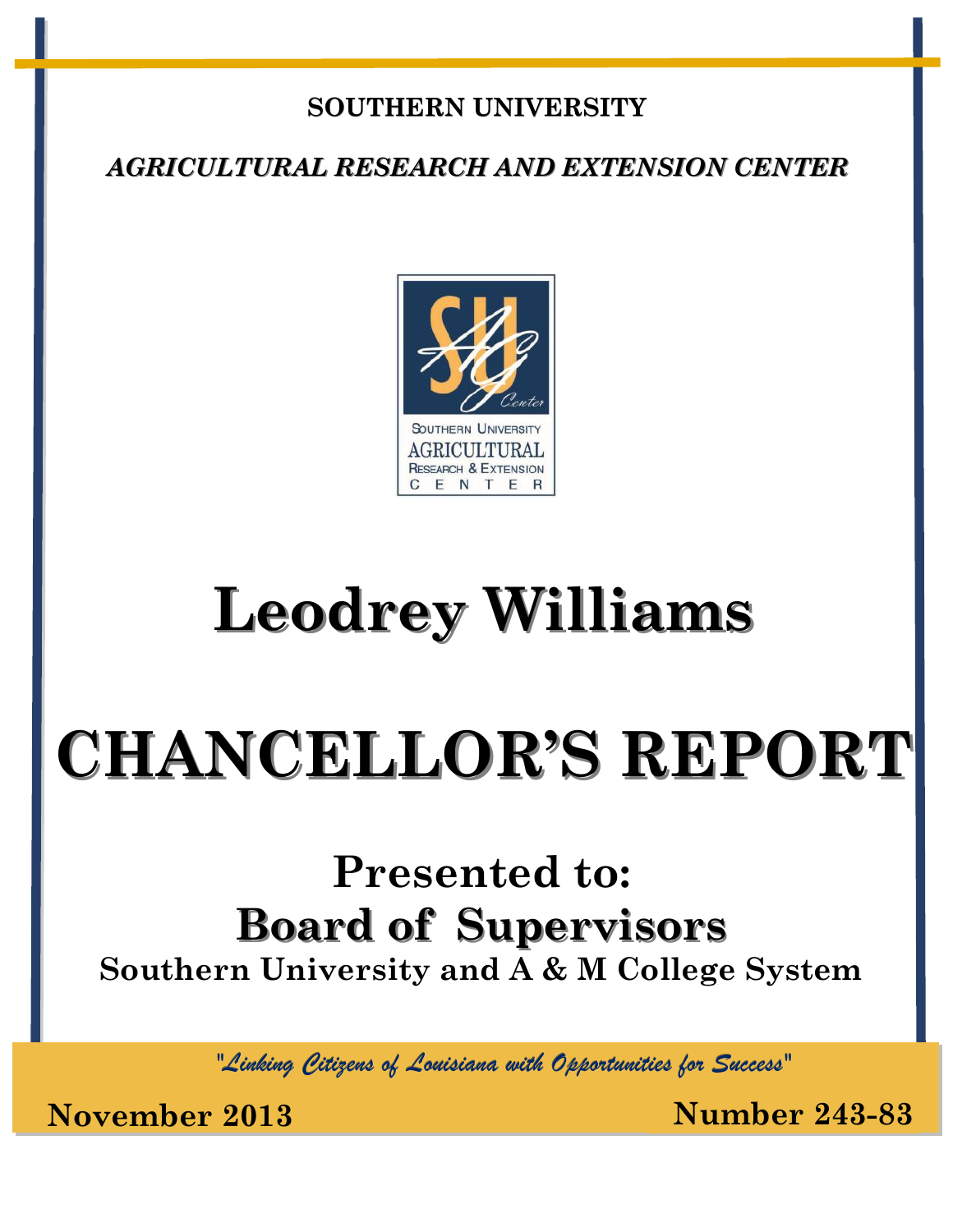## **National Youth Science Event Motivates Students**

*Southern University Ag Center*

**Leodrey Williams**  Chancellor

**Adell Brown Jr.**  Exec. Vice Chancellor/Vice Chancellor for Research

**Gina E. Eubanks** Vice Chancellor for Extension

**Linda Batiste** Director of Finance

**Christopher Rogers** Director of Technology Services

**Editors** Bridget Udoh Donna C. Badon

**A. O. Williams Hall** P.O. Box 10010 Baton Rouge, LA 70813

**Tel**: (225) 771-2242

**Fax**: (225) 771-2861

#### **Website**: www.suagcenter.com

Southern University Agricultural Research and Extension Center, an entity of the Southern University System, Leodrey Williams, Chancellor; Ronald Mason, Jr., System President,; Attorney Bridget A. Dinvaut, Chairman, Board of Supervisors. It is issued in furtherance of the Cooperative Extension Work Act of December 1971, and the Agricultural Research Program, in cooperation with the U.S. Department of Agriculture. All educational programs conducted by the Southern University Agricultural Research and Extension Center are provided to all persons regardless of race, national origin, or disability. © 2008 SU Ag Center.



**Preparing for event with Wright**





**Williams**



T he 4-H National Youth Science Day is celebrated annually to spark interest in the sciences among school aged children. On October 9, students from as far away as St. Helena Parish, convened at the Southern University Ag center for the National Science Day. As part of 4-H NYSD, youth from Southern Lab School's 9th Grade Science class participated in the 4-H Maps & Apps: the 2013 National Science Experiment. Thousands more young people across the nation took the first step as they applied cartography and geographic information systems (GIS)/ global positioning systems (GPS) technology skills and demonstrated their skills at community



planning. The GIS Mapping challenge this year was to build a park on 8 acres of vacant land. The youth demonstrated their technology skills in developing a plan for a new park.

In welcoming the youth, Chancellor Leodrey Williams encouraged them to aim high, and know that with a good foundation in math and science, they can achieve their highest potential in life. Also present to bring greetings and information to the participants were Dr. Gina E. Eubanks, vice chancellor for Extension; Mrs. Chauna Banks-Daniel, councilwoman, Metro Council District 2; Major Michael Crawford, EBR Sheriff's Department; and



**Dr. Stewart addresses participants**

Dr. Anthony Stewart, research scientist at SU Baton Rouge, among many others.

The event was organized by Tiffany Wilkerson-Franklin, in colaboration with Ms. Hollins, SU Lab School science teacher and Trakela Wright, doctoral research assistant, urban forestry, SUBR. Mrs. Franklin: 225-771-2775 tiffany franklin@suagcent [er.com](mailto:tiffany_franklin@suagcenter.com)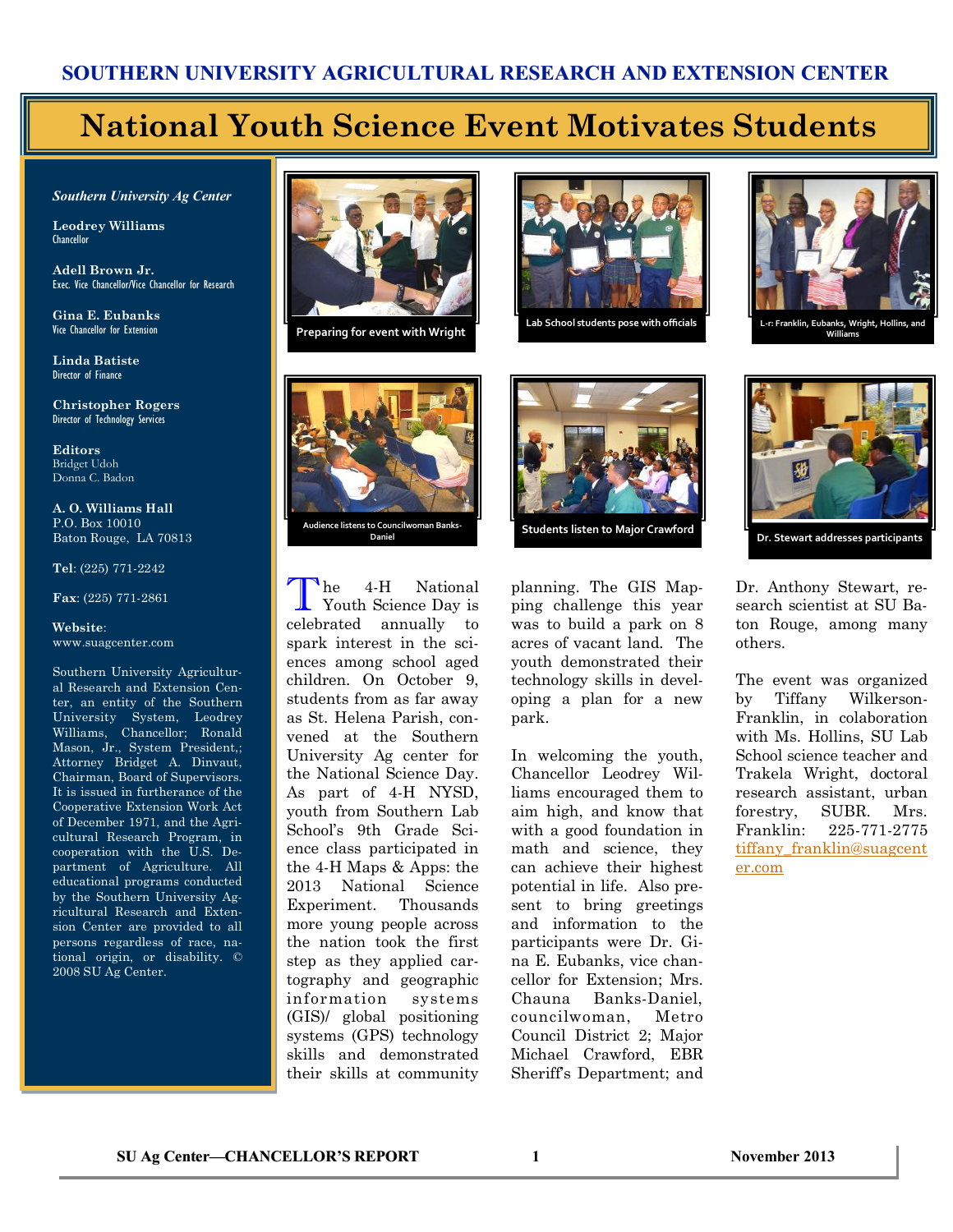### **Wisteria Alliance Training Series for Women in Agriculture kicks off**

S outhern University Ag Center teaches women in agriculture farm skills with workshops and hands -on training. The Wisteria Alliance training series is being designed for women, and will be conducted primarily by women in an environment where women on the farm or those interested in gardening can sharpen their skills. The celebration kicked off on October 22 at the SU Ag Center. Participants came from as far away as Colfax, Louisiana for the kickoff event.

Kickoff activities included: a slide show of previous trainings, a taste fair of SU Ag Center products such as goat meat pie, hibiscus tea and jelly; a balloon launch; giveaways; and networking.



**Youth welcomes event participants**



**Balloon launch signifies kickoff**

Participants in the training series will learn improved skills of managing livestock; growing container gardens; using power tools; landscaping; building fences and other topics by special request. The calendar of the training sessions was shared at the kickoff celebration. The series will start on Saturday, November 16, 2013 and conclude on Saturday, August 9, 2014.

The event organizers were Dawn Mellion-Patin, PhD, Specialist-Agriculture, and Zanetta Augustine, Extension Associate.

## **The Rapides Foundation Gardening Efforts off to a great start**

T he Southern Ag Center's Cooperative Extension Nutrition Program received a grant from the Rapides Foundation to further school and community garden efforts. The gardens will be implemented in the Rapides Foundation Outreach area. The grant was written by Mrs. De'Shoin York Friendship, Associate Specialist, Nutrition, and is being implemented and directed by Ms. Stephanie Elwood, Extension Associate.



**Youth plants seedling in school garden**

Partnerships have been established with several schools located throughout the outreach area. Mrs. Melody Coco, Nutrition Education Assistant with the Ag Center's Expanded Food and Nutrition Education Program (EFNEP) and Ms. Tiffany Howard, Nutrition Educator with the Ag Center's Families First: Nutrition Education and Wellness System (FF:NEWS) provide support, guidance and nutrition education for the students at the participating schools. The grant is a one-year partnership with the Rapides Foundation.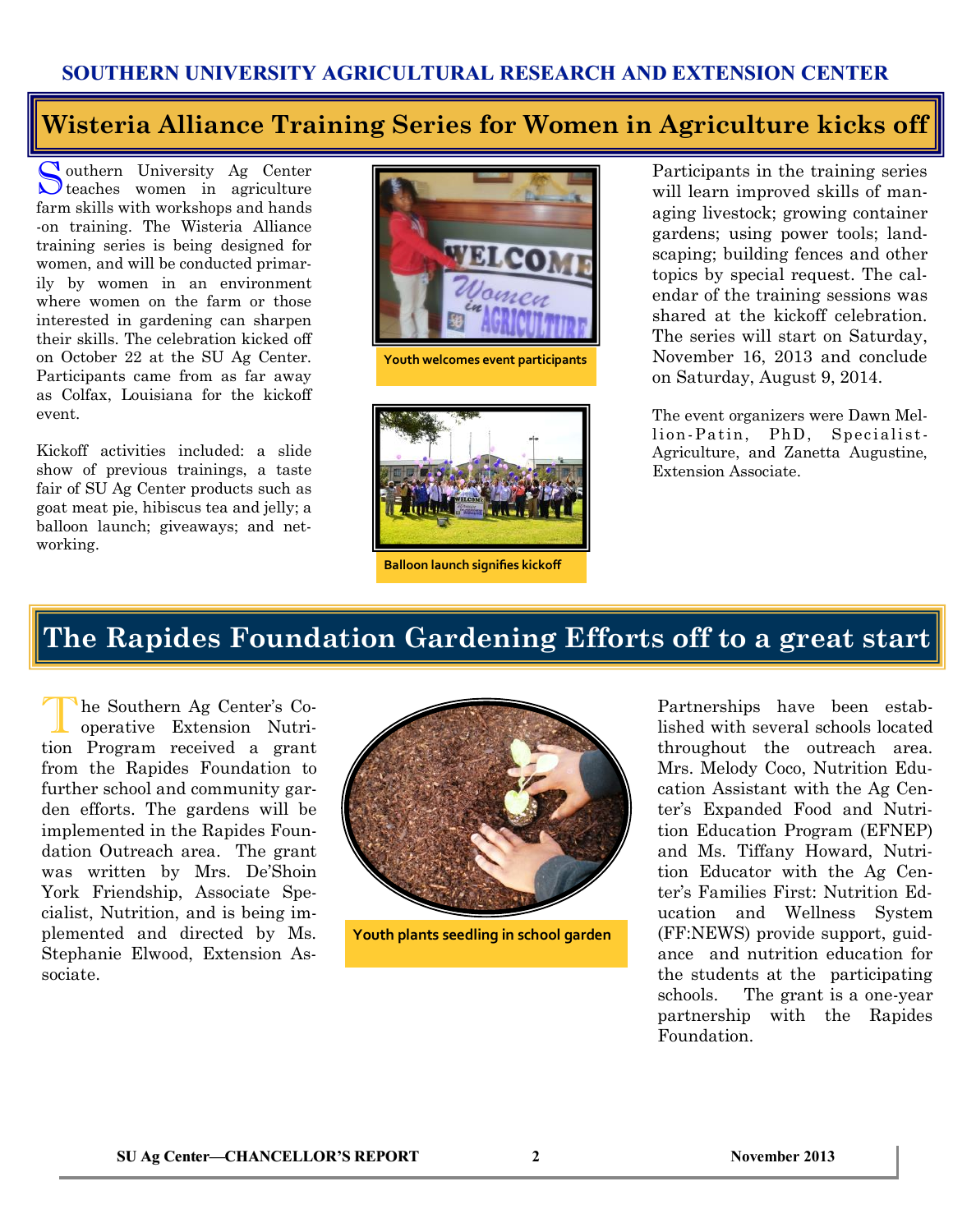#### **Community members learn useful skills at Gardening Workshop**

The SU Ag Center held a<br>Community Garden Workhe SU Ag Center held a shop on November 4, in A. O. Williams Hall. The workshop featured fall vegetables suitable for Louisiana weather, in the yard or in containers. Topics of discussion and related hands-on activities centered on community, school, and container gardens. Stephanie M. Elwood, Extension Associate for Community Gardens; Mila Berhane, Senior Research Associate; and Tiffany Franklin, Extension Associate organized the event. The training culminated in potting a fall vegetable by participants who then took their seed-

lings home to grow and nurture for healthy eating. This event, like many others, is geared towards reducing food deserts, encouraging physical activities, and healthy living.

To get help starting a garden at home, school or community, call 225-771-2242.



**Presentation by Berhane**



**Participants take home seedlings for their gardens** **Elwood , right, helps participant select seedlings to take home**

### **Whey 2 Go Program Concludes first phase**

I n response to the high incidence of overweight and obesity in Louisiana, the SU Ag Center applied for, and received funding from USDA/NIFA to mitigate this issue. The "Combating Childhood Obesity with Caregivers as Change Agents," or Whey 2 Go Program which lasted 24 weeks concluded on October 20. The study was conducted with 26 African American men and women in Baton Rouge in collaboration with Pennington Biomedical Center. Executive Vice Chancellor and Vice Chancellor for Research, Adell Brown brought congratulatory message to the participants, urging them to keep up the good job of shedding unnecessary pounds.

Participant Porsche Holmes lauded the involvement of children through caregivers because childhood is the best starting point to control obesity through healthy lifestyles. Another participant, Marlin Ford brought his "before" clothing to the ceremony as proof of the study impact.

Dr. Fatemeh Malekian, nutrition professor, serves as project director on this project funded by US Department of Agriculture/ National Institute of Food and Agriculture, and is assisted by Dr. Janana Snowden.



**Dr. Adell Brown addresses participants**



**Participant shows change in pant size while Dr. Malekian applauds**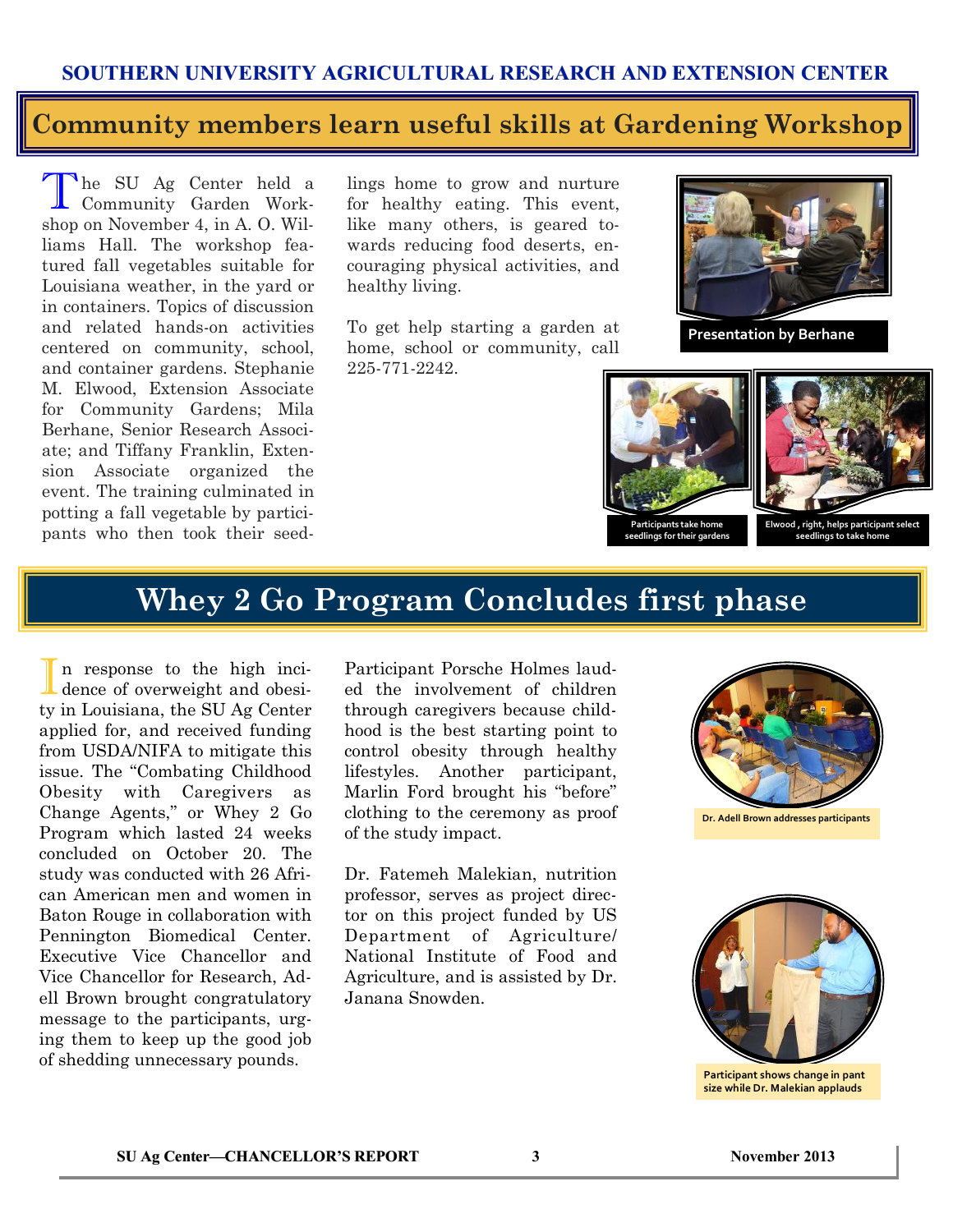## **Southwest Center teaches cartography to students**

As part of the 4-H National<br>Science Day, about 30 stu-Science Day, about 30 students at the Southwest Center for Rural Initiatives learned what goes into designing a park on October 8. The Maps and Apps program, put on by the Southern University Agricultural Research and Extension Center, was in honor of National Youth Science Day. Under the direction of Fulbert Namwamba, Ph.D., urban-forestry professor at Southern University, the parish's 4-H students learned how to use cartography in designing a piece of property, in this case a city park, and how it can be applied.

"Everything went really well," said William Augustine, Research Associate for Technology/Youth Development, who helped teach the students. "We got a really good feedback from them."

The students learned how to use geographic information systems (GIS) and global position systems (GPS) to plan their parks. Such skills can be applied in the health care, defense, environmental science and civil engineering industries and Augustine said one of the goals of the program was to generate potential career interest in the students.

Southern Ag Center Chancellor Leodrey Williams said it was important for the country's youth to catch up to the rest of the world in math and science and programs such as these were tools to help achieve that. "If you don't have a good foundation in math and science, you won't be able to build a strong future," he told the students.

To read the full story, visit the [Opelousas Daily World](http://www.dailyworld.com/article/20131011/NEWS01/310110011/) online at http://www.dailyworld.com/ [a r t i c l e / 2 0 1 3 1 0 1 1 /](http://www.dailyworld.com/article/20131011/NEWS01/310110011/) [NEWS01/310110011/](http://www.dailyworld.com/article/20131011/NEWS01/310110011/)

## **SU Ag Center staff serves on hunger discussion panel for Food Day**

Mrs. Tiffany Franklin, extension associate, attended the screening of "A Place at the Table" and participated in a panel discussion, sharing her professional knowledge about the topics discussed. The Southern University Agricultural Center is proud and honored to have Franklin represent the organization.

In celebration of Food Day 2013, and in collaboration with the Mayor's Healthy City Initiative, Baton Rouge held a film screening, panel discussion, Q&A and expo on October 22 at LSU's Energy, Coast and Environmental Building. [Food Day](http://www.foodday.org/healthyBR) is a nationwide celebration and a movement for healthy, affordable, and sustainable food. A Place at the Table is a film that tells the powerful stories of three children that don't know where their next meal is coming from; Americans, who maintain their dignity even as they struggle just to eat. In a riveting journey that will change forever how you think about the hungry, A Place at the Table shows how the issue could be solved forever, once the American public decides—as they have in the past that ending hunger is in the best interests of us all. More information about "A Place at the Table" is available at [Magnolia Pic](http://www.magpictures.com/aplaceatthetable/)[ture.](http://www.magpictures.com/aplaceatthetable/) 

Tiffany Wilkerson-Franklin works with eradication of food deserts in the Baton Rouge Community, and can be reached at 225-771-2775, or via email:

[tiffany\\_franklin@suagcenter.com](mailto:tiffany_franklin@suagcenter.com)



**Franklins on the panel**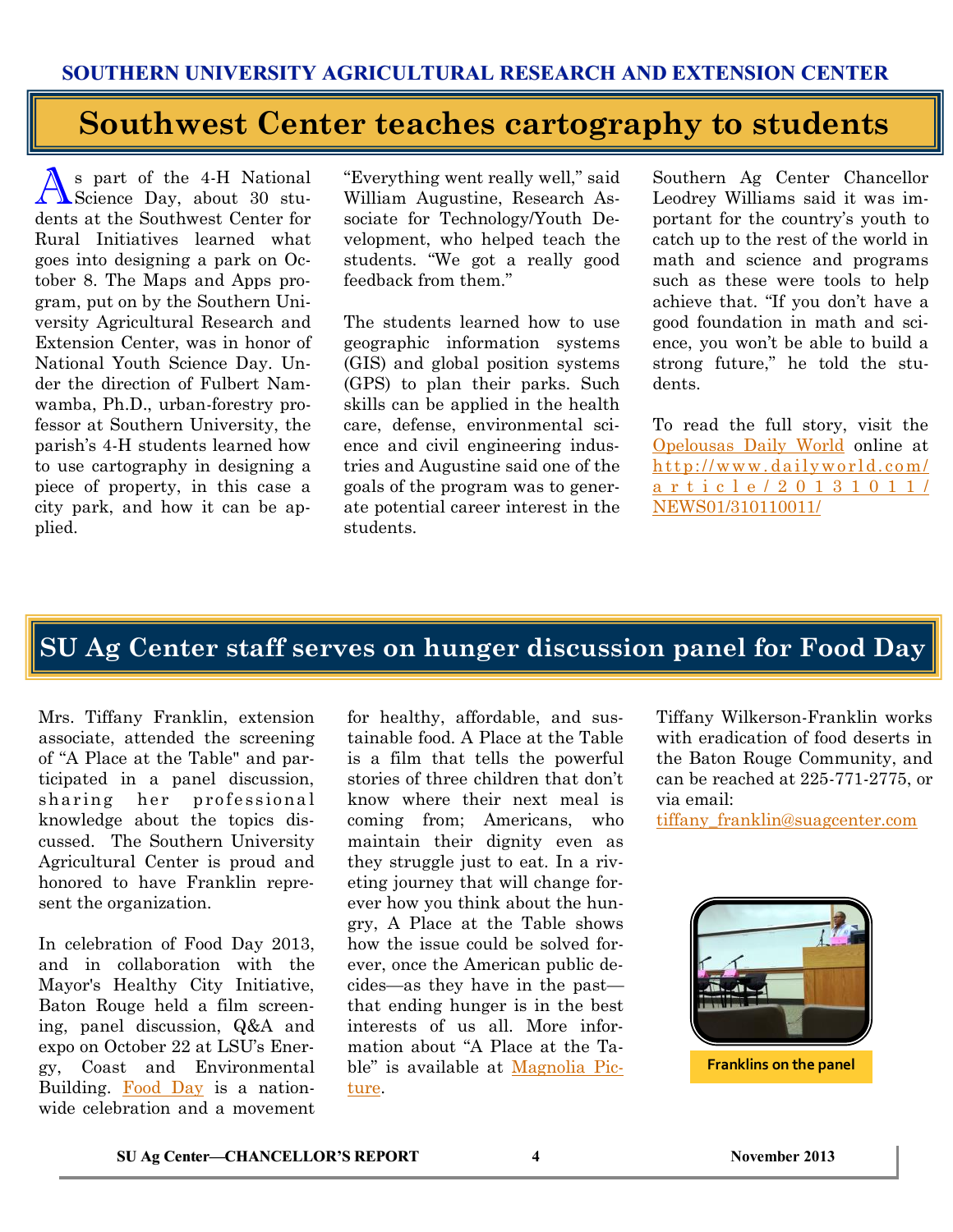## **SU Ag Center and College of Agriculture host "Country Fun Day"**

Southern University Ag Center<br>and the College of Sciences outhern University Ag Center and Agriculture at SUBR hosted a "Country Fun Day" on September 27. Kids and animals are natural companions. For children with disabilities, that companionship can also include invaluable physical and emotional therapy. Whether it's strengthening muscles through horseback riding, feeling motivated to improve while swimming with dolphins or gaining confidence with the help and companionship of a service dog, kids with disabilities can benefit from many different kinds of animals. Children at In Loving Arms Daycare in Baton Rouge were able to experience this first hand. The South-

ern University Ag Center Livestock Program directed by Christie Monroe, along with students from Southern University Animal Science Club and the JAGS in AG: Recruitment, Exploration, and Retention Capacity Building Grant Program with project director Renita Marshall, and Kenyetta Smith, community and economic development specialist, gave children with special needs the opportunity to have farm animal for the day. The school called the event "Country Fun Day." The students were able to see, touch and hear the different farm animals. The mobile unit consisted of rabbits, a baby pig, a baby goat and baby chicks. The staff and students as-

sisted the children through each station describing the animal and allowing the children to touch them. It was a great learning opportunity for the students. The smiles and the reactions from the daycare children were priceless!



**Youngsters interact with animals at mobile petting zoo**

### **SU Ag Center participates in Bossier Health Fair & Fall Festival**

On October 12, Katherine Ervin, parent educator, Bossier Parish, participated in the Harvest Temple Church of God in Christ, Bossier City's Health Fair & Fall Festival for Physical Health Awareness in the Community. Support came from many health organizations, with services provided by a team of doctors and nurses from LSU Medical Center, Willis Knighton Medical Center, AMERICAN Heart Association and a host of others including Southern University Ag Center. The Health event activities include: blood pressure check, dental/vision screening, and others including food and games for the community.



More than 75 youth and adults from the community visited the Southern Ag Center booth, where they received information from Ervin on healthy eating, and physical activity. They were motivated and encouraged to develop healthy eating habits early in life.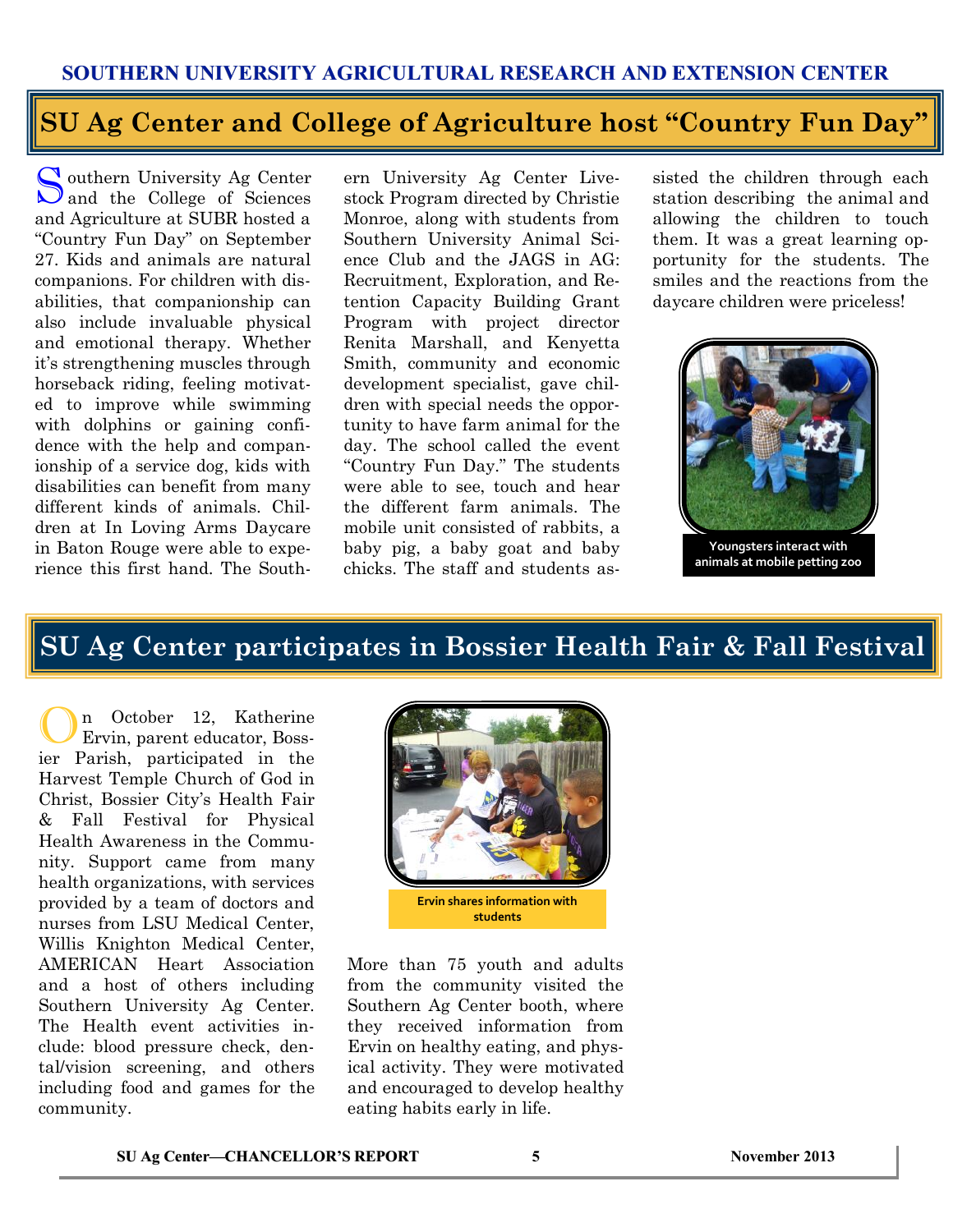**SU Ag Center Personnel Attend 2013 Annual Meeting of the American Evaluation Association**

The American Evaluation Association (AEA) held its 2013 sociation (AEA) held its 2013 Annual Conference October 15-20 in Washington, D.C. The AEA is the parent organization of all evaluation associations in North America. The conference targets evaluation professional all over the world which include private practitioners, evaluation personnel from industries, non-profit organizations, governments, educators, advocacy groups, international NGOs, etc.

The theme of the 2013 conference was "Evaluation Practice in the Early 21st Century." This year's conference was really critical given the fact that the United States government experienced a shutdown which impacted all agencies including the US Department of Agriculture/National Institute of Food and Agriculture (USDA/ NIFA). In addition, USDA/NIFA is stepping up its mandate for actual evaluation to show outcomes and impacts on funded projects/ activities. This way, USDA/NIFA is seeking to ensure that resources utilized for research, extension, and teaching have value-adding impacts and can consistently be measured.

Before the conference, preconference workshops were held for two days and conducted by experienced professionals and practitioners including personnel including publishers and academicians, mega evaluation consulting corporations such as Westat, Mosaic, QSR International, ICF International, Sage, Lyceum, Guilford, etc.

According to the AEA statistics, there were over 3,500 registrants for Evaluation 2013, (up 25% from 2012). International registration was up even more. There were 90 Program Chairs, 1,000 presenters and 920 volunteer reviewers.

SU Ag Center's Bridget Udoh, communications specialist and Oscar Udoh, coordinator for planning and evaluation, attended and participated in the conference.

"It was exciting to meet new colleagues from near and far and to see efforts in international outreach coming to fruition," said Oscar Udoh.

Over 1,200 sessions were held relating to evaluation and measuring outcomes/impacts, some of them sponsored by the 48 Topical Interest Groups (TIGs) that assist the AEA. Several sessions also dealt with issues such as, the value of evaluation input for strategic planning in agricultural research and extension, evaluation capacity -building, valuing extension impacts in community well-being, cultural competence in evaluation, measuring student achievement: issues and implications for education evaluation, etc. Other presenters shared their knowledge of best practices on subjects related to international evaluation, impact reporting, networking for effective performance measurement, management in the midst of dwindling resources, diversity and building to ensure evaluation cultural competence using AEA Guiding Principles, etc.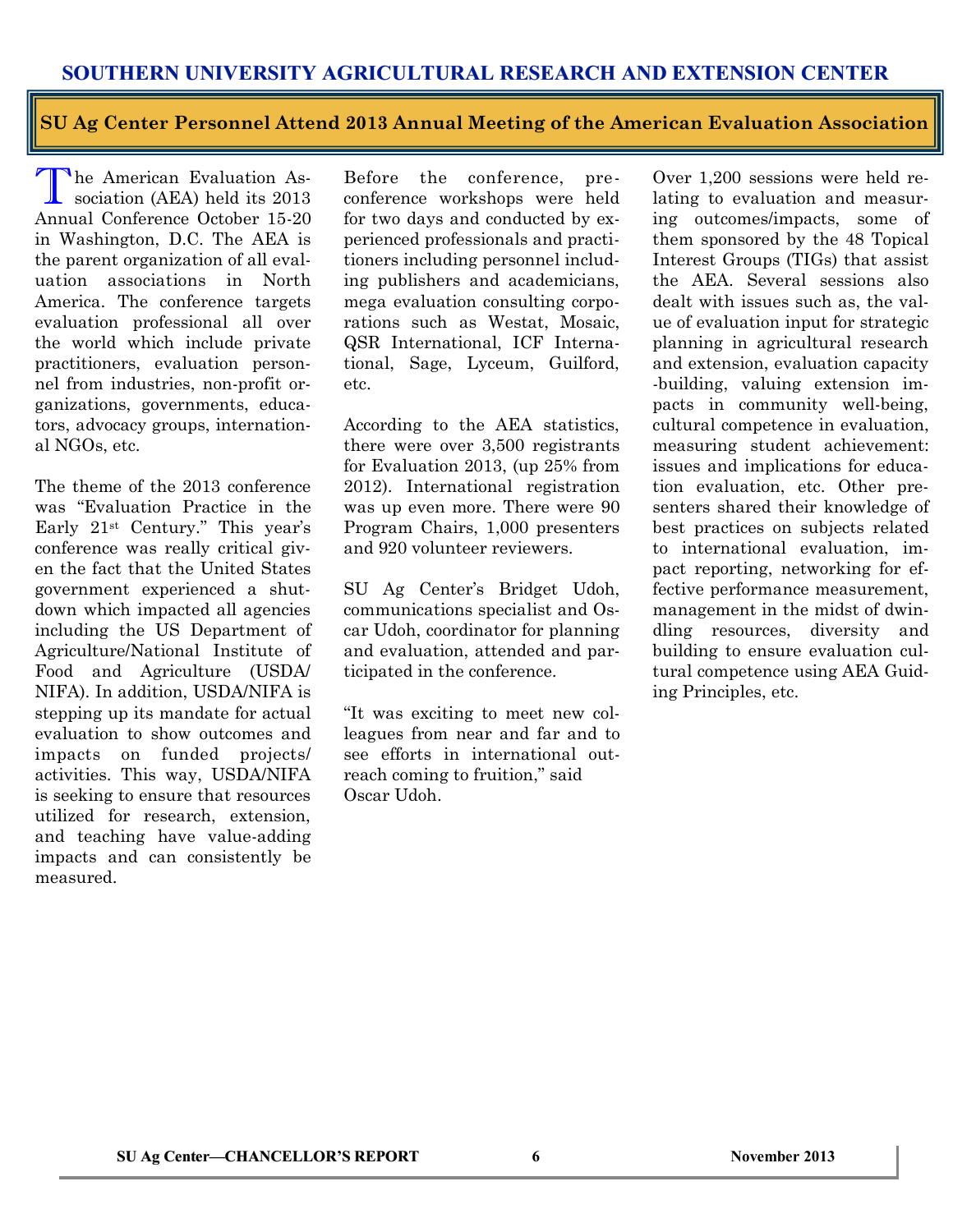## **FACULTY AND STAFF ACCOMPLISHMENTS AND ACTIVITIES**

#### **Terrence Marshall attends Galaxy IV Extension Conference**

E very five years, the Joint Council of Extension Professionals holds a National Meeting and Professional Improvement Conference for all of its member Extension Professional organizations, known as *[Galaxy.](http://www.cvent.com/events/galaxy-iv-registration-for-exhibitors-and-sponsors/event-summary-a3677566240f4e92a8be142c1641889a.aspx)* The Conference also serves as venue to network with colleagues, former students and others. During the September 2013 Galaxy IV conference in Pittsburgh, Pa, Tyrone Fisher, Southern University graduate and County Agent in Raleigh, North Carolina, reunited with his mentor, Terrence Mar-

shall, County Agent in Baton Rouge. Fisher, President of the North Carolina County Agricultural Agents Association, is a former East Baton Rouge Parish 4- H club member of Terrence Marshall's, President of the Louisiana County Agricultural Agents Association.



Fisher, left, and Marshall pose with their respective state flags during the opening ceremony at the Galaxy IV Extension Conference.

#### **Communication Project update**

On Friday, October 11, the Strategies to Improve Farm and Business Efficiency Through Integrated Communications project team working with beef cattle farmers in Opelousas conducted a workshop for the participating group. Farmers requested to learn details of controlling weeds in pastures; growing the right grasses as feedstock; and how to market cattle effectively. Marlin Ford, forage researcher, shared information on forages; Sebhatu Gebrelul, animal science professor, and Renita Marshall, DVM and animal science professor, discussed grazing and herd management; Christie Monroe, director of Livestock Show Program presented on the topic of marketing. All presentations focused on the requested topics. There were approximately 20 producers in attendance. The workshop which took place in the Southwest Center for Rural Initiative building was organized by Dr. Aubrey Williams, associate youth agent in St. Landry Parish. Bridget Udoh, communications specialist, serves as Project Director on this UDSA/NIFA funded project.



**Addendum to Texas presentation in the October report**: Renita Marshall is the Institutional Animal Care and Use Committee (IACUC) Chair for SUBR.